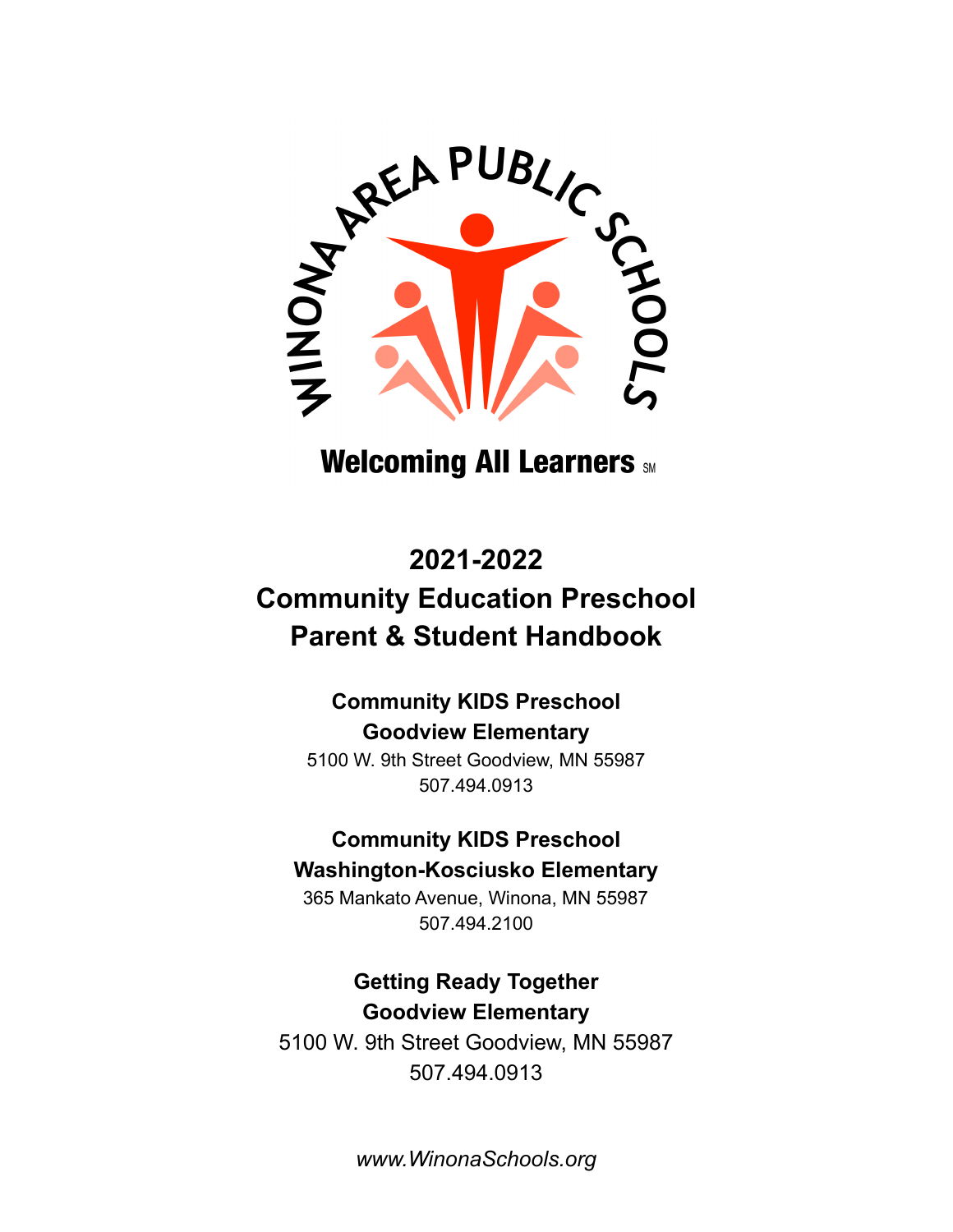# **TABLE OF CONTENTS**

| <b>INTRODUCTION</b>                                                     | $\mathbf{2}$                      |
|-------------------------------------------------------------------------|-----------------------------------|
| <b>WINONA AREA PUBLIC SCHOOLS STRATEGIC PLAN</b>                        | $\mathbf{2}$                      |
| <b>PROGRAM DESCRIPTIONS</b>                                             | $\mathbf{2}$                      |
| <b>CORE CURRICULUM</b>                                                  | 3                                 |
| <b>PARENT/TEACHER CONFERENCE</b>                                        | 3                                 |
| <b>CONCERNS AND FEEDBACK</b><br><b>BEHAVIOR GUIDANCE</b><br><b>FEES</b> | 3<br>$\overline{\mathbf{4}}$<br>4 |
| <b>SCHOOL ARRIVAL AND DISMISSAL</b>                                     | 5                                 |
| <b>ATTENDANCE</b>                                                       | 6                                 |
| <b>UPDATE CONTACT INFORMATION</b>                                       | 6                                 |
| <b>CAMPUS MESSENGER (Instant Alert)</b>                                 | 6                                 |
| <b>EARLY CHILDHOOD SCREENING</b>                                        | $\overline{7}$                    |
| <b>PROGRESS MONITORING</b>                                              | $\overline{7}$                    |
| <b>DISTRIBUTION OF INFORMATION</b>                                      | $\overline{7}$                    |
| <b>STUDENT HEALTH</b>                                                   | 8                                 |
| <b>DRESS CODE POLICY</b>                                                | 10                                |
| <b>NUTRITION PROGRAM</b>                                                | 10                                |
| <b>SCHOOL SAFETY</b><br><b>VISITORS AND VOLUNTEERS</b>                  | 10<br>11                          |
| <b>STUDENT RECORDS</b>                                                  | 13                                |
| <b>TRANSPORTATION</b>                                                   | 14                                |
| <b>PARENT'S RIGHT TO KNOW</b>                                           | 16                                |
| 2020-2021 CKP SCHOOL CALENDAR DAYS                                      | 17                                |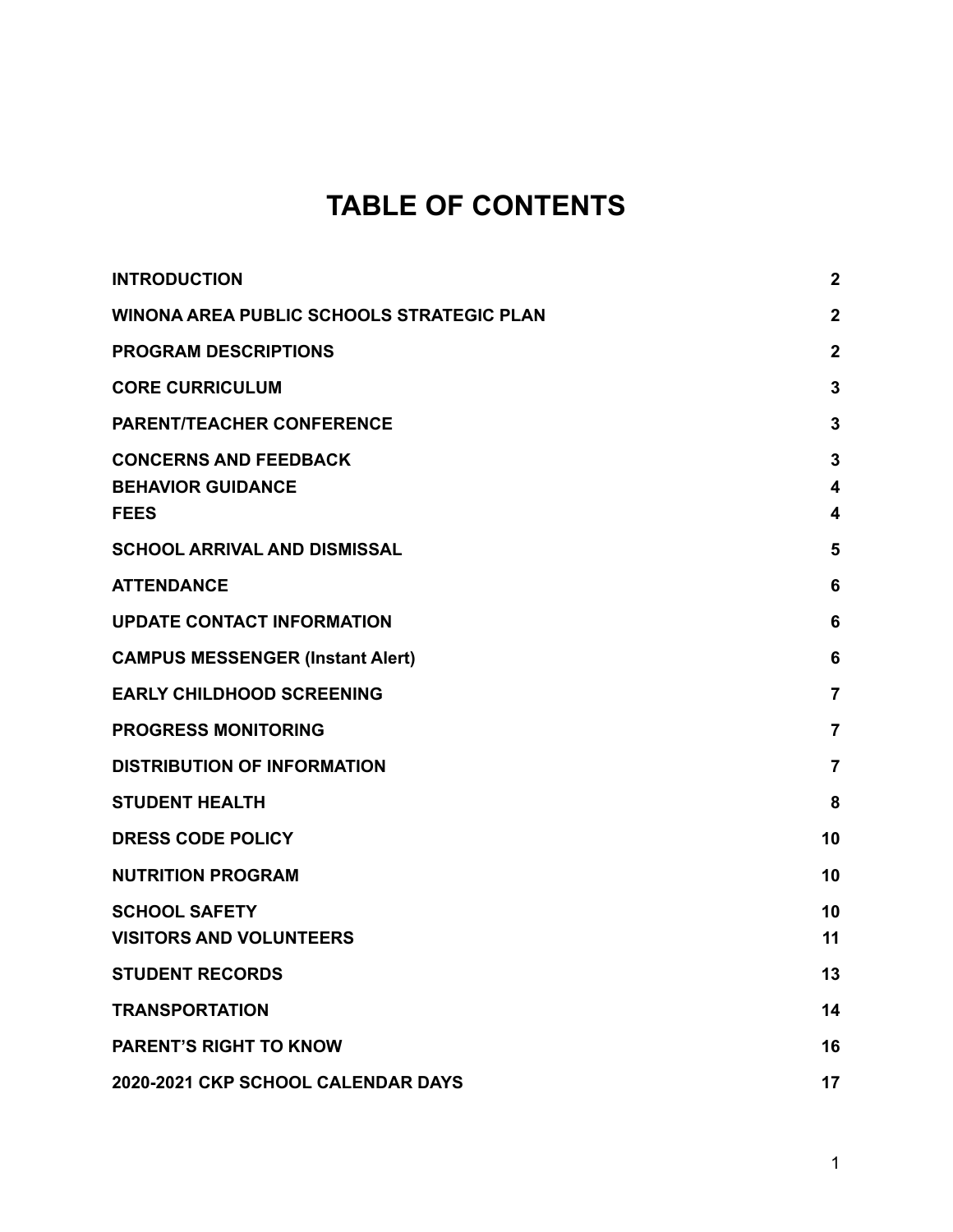#### **2021-2022 PARENT & STUDENT HANDBOOK**

The purpose of this handbook is to inform parents/guardians and their preschool children of important school district policies, procedures, and required notices.

A complete copy of the District's Policies and procedures can be found online at www.winonaschools.org, in the Superintendent's Office, or at any of the district's school offices.

All school district rules, policies, procedures, and discipline will be applied in a non-discriminatory manner to all students, without regard to any protected characteristics identified in the Minnesota Human Rights Act, including a student's: Race, Color, Creed, Religion, National Origin, Sex, Marital Status, Disability, Public Assistance Status, Age, and Sexual Orientation.

#### **WINONA AREA PUBLIC SCHOOLS STRATEGIC PLAN** *(Adopted 8/2018)*

Mission: "Expect excellence, grounded in compassion, to meet the needs of all learners."

Vision: "One community of lifelong learners, engaged in creating our culture where all are safe, valued, and accountable to one another for success.

Core Values: Ensuring Student Needs Drive Our Decisions and Actions:

- Excellence Be my best and expect the best of others
- Kindness Concern, compassion, and advocacy for others
- Respect Acceptance of self and others as we work together
- Honesty Say and do the right thing, even if no one is watching
- Responsibility Do my part and be accountable for what I say and do

## <span id="page-2-0"></span>**PRESCHOOL PROGRAMS OFFERED THROUGH WAPS COMMUNITY EDUCATION**

**Community KIDS Preschool (CKP)** - CKP is offered at two sites in the WAPS district. At Goodview Elementary, CKP is in the Goodview Elementary Early Childhood wing. In Washington-Kosciusko Elementary, the preschool has one classroom. Classes are available for 3, 4, and 5-year-olds. A combination of 2 days, 3 days, and 5 days a week are offered. All classes are 2.5 hours in duration. The CKP program is a collaboration between Community Education and WAPS Special Education to serve the diverse needs of preschool children in the Winona district.

**Getting Ready Together (GRT)** - Getting Ready Together is a summer enrichment preschool program for 5-year-old children entering Kindergarten in the upcoming fall. It is funded by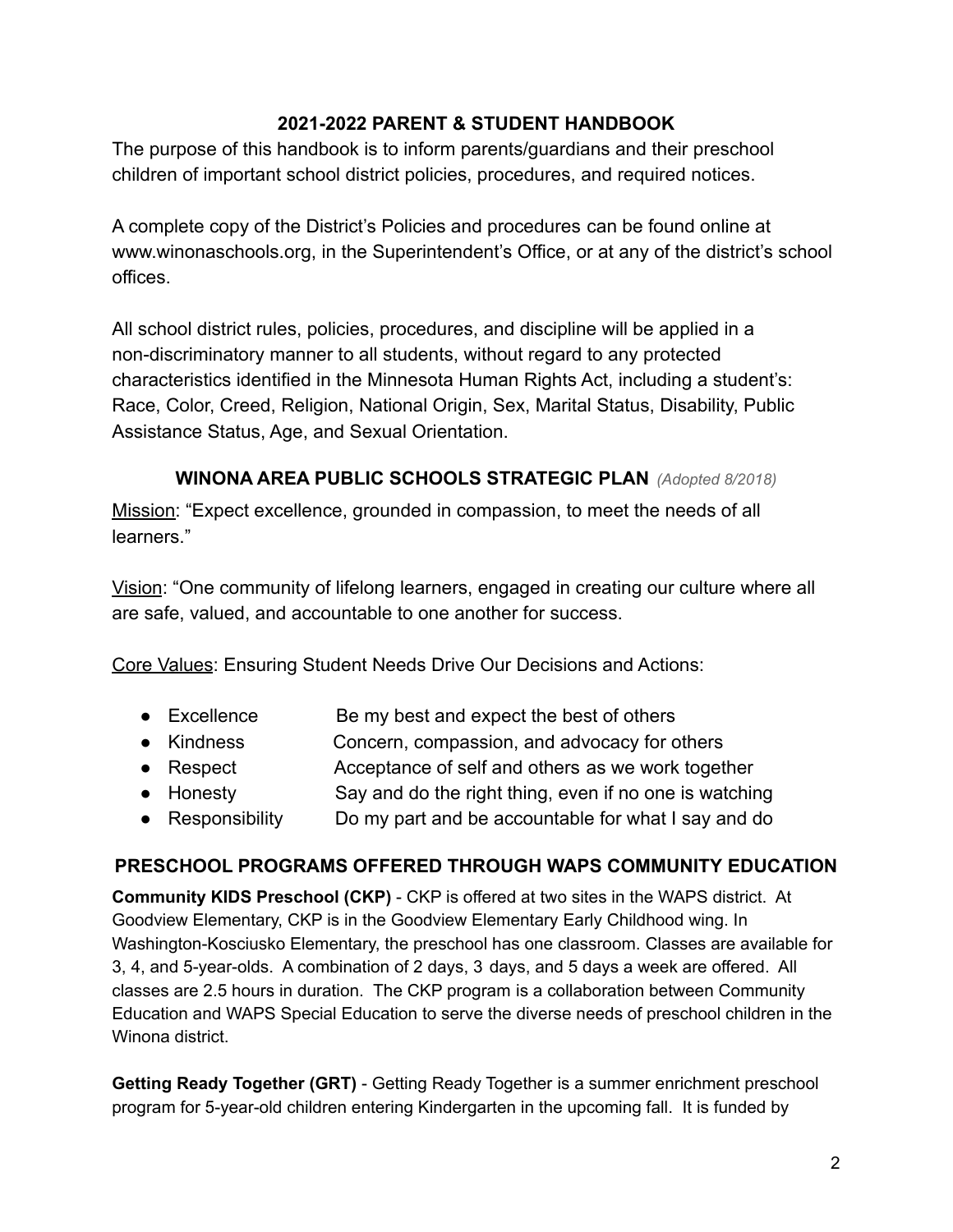Pathway I funds through the Minnesota Department of Education. Children need to be income eligible. The program is located at Goodview Elementary in the Early Childhood wing.

# **CORE CURRICULUM**

All of our students receive age-appropriate instruction in the curriculum areas of literacy, math, science, social studies, health, music, art, and physical education. This curriculum is built around Early Childhood Indicators of Progress, Minnesota's Department of Education Early Childhood Standards. Within this curriculum, students develop skills to think critically, solve problems, and work collaboratively. Creative Curriculum is the primary curriculum CKP uses for academic instruction. The Pyramid Model is an evidence-based program that supports classroom relationships and social-emotional skills in the CKP.

To ensure student success, the school and family must work together to support academic growth. You can best support your student by:

- Working with your child at home by reading and playing together.
- Playing outside and enjoying the neighborhood parks by your home.
- Being involved in the school community through involvement in school events, volunteering in the classroom or events, attending parent-teacher conferences, and maintaining open communication with your child's classroom teacher.

# **PARENT/TEACHER CONFERENCES**

Family engagement in a child's learning has been shown to significantly impact student achievement, engagement in learning, and school attendance. We want to encourage you to be informed and involved in your child's education.

Parent-Teacher conferences are an integral part of the school program. Conferences with each parent or guardian will be scheduled at the start of the school year. Additional conferences will be scheduled as needed throughout the rest of the year. Parents or guardians may initiate a conference with a teacher, specialist, or administrator at any time.

# **HOW TO SHARE CONCERNS and FEEDBACK**

Each day we strive to provide the best educational experience for our students and families. We recognize, however, that at times we may not meet all of your expectations. We welcome your feedback and encourage you to alert us to any concerns. We also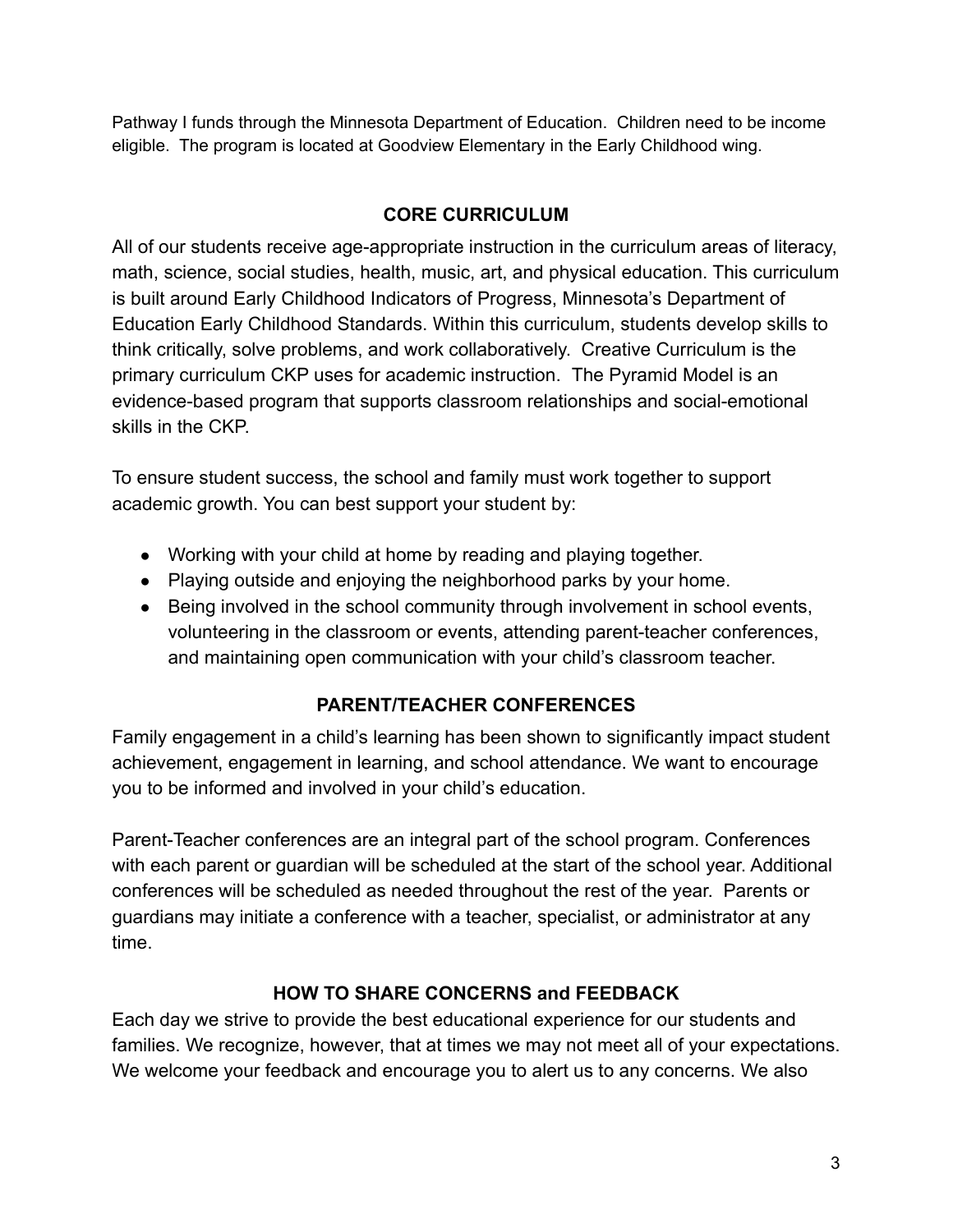feel that concerns are best addressed closest to the source. With this in mind, we use the following guidelines to address any concerns:

- Share your concerns with the person most directly involved (i.e. classroom teacher). Many times a concern is the result of miscommunication or misunderstanding and can be solved at the classroom or building level.
- If after that meeting there is still a concern, bring the issue to the Preschool **Coordinator**
- If an issue remains, you may take the concern to the Director of Community Education.
- If there is still an issue after speaking to the Director of Community Education, you may choose to take the concern to the Superintendent or their designee.
- If the concern remains, you may address the school board during the open forum of the school board's regular meeting.

We are committed to the students and families of Winona Area Public School Community Education and the Winona community. Your feedback is valued as we strive for continuous improvement.

## **BEHAVIOR GUIDANCE**

If a teacher documents that a child needs extra support in the classroom to be successful, a team approach is taken with the parents and guardians, support staff in the classroom, and specialists within the school district. The team works together to develop a plan to support the child. The goal of Community KIDS Preschool is to support the development of social-emotional and academic skills in children to assist them in a successful early learning experience. According to the Mn Statute and WAPS CKP guidelines, preschool children are not to be expelled from preschool programs.

#### **FEES**

# of Classes per Week Total Fee Monthly Payment Registration Fee (nonrefundable) 2 times per week  $\frac{1}{3715}$  8 payments of \$79.00 1 payment of \$83.00 \$30 3 times per week \$946 8 payments of \$105.00 1 payment of \$106.00 \$30

The 2021-2022 Fee Schedule for Community KIDS Preschool follows: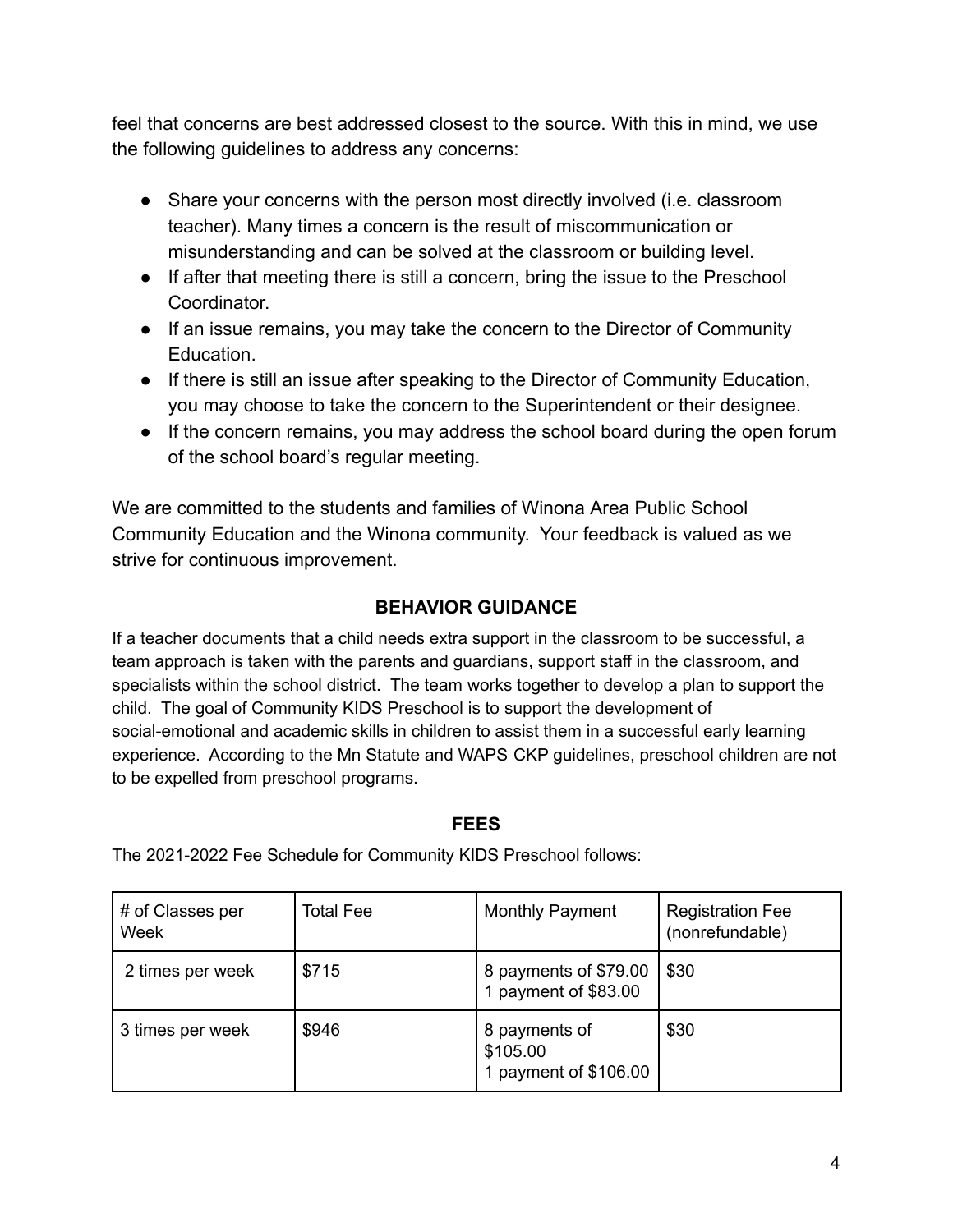| 5 times per week | \$1659 | 8 payments of<br>\$184.00<br>1 payment of $$187.00$ | \$30 |
|------------------|--------|-----------------------------------------------------|------|
|                  |        |                                                     |      |

Payments are monthly from August through April. Families must prepay for the upcoming month. Payments are due on the last day of each month. There is a \$10 late payment fee.

If preschool classes are required by the Department of Health to respond to a health crisis through distance learning, tuition will continue.

## **SCHOOL ARRIVAL AND DISMISSAL**

<span id="page-5-0"></span>*Community KIDS Preschool has both morning and afternoon classes. The Preschool Morning Classes begin at 7:45 a.m and end at 10:15 a.m. The Preschool Afternoon Classes begin at 11:45 am and end at 2:15 pm. Being prompt at drop-off and dismissal times assists with the flow of the preschool classroom for children and staff. Staff is distracted from interacting with students and providing instruction for students currently in the classroom during late arrivals.*

# *Getting Ready Together is a Summer Enrichment program. The classes begin at 9 am and end at 12:00 Noon.*

*DROP OFF and PICK UP:* Preschool Drop off should be directly to an adult in your child's classroom. Adults dropping off students should have verbal contact with one of the staff in the room. Children that use school bus transportation should have adult assistance waiting for the bus. Preschool staff meets children at the bus when they are brought to school.

At dismissal, pick-up time, adults are required to pick up their child from the classroom or the outdoor area where the class is located. Children can not be sent to an adult in a waiting car. Children accessing WAPS transportation will be escorted to their assigned bus by a staff member. Adults must be visually seen by a bus driver before a child is let off of the school bus. If an adult isn't present at the scheduled drop-off time, the bus will wait for one minute. After attempting to contact the home number, the child will be returned to the preschool during mid-day transportation or to Key Kids for after-school hours transportation. The emergency contact will be notified. If contacts are unavailable, the local law enforcement will be contacted.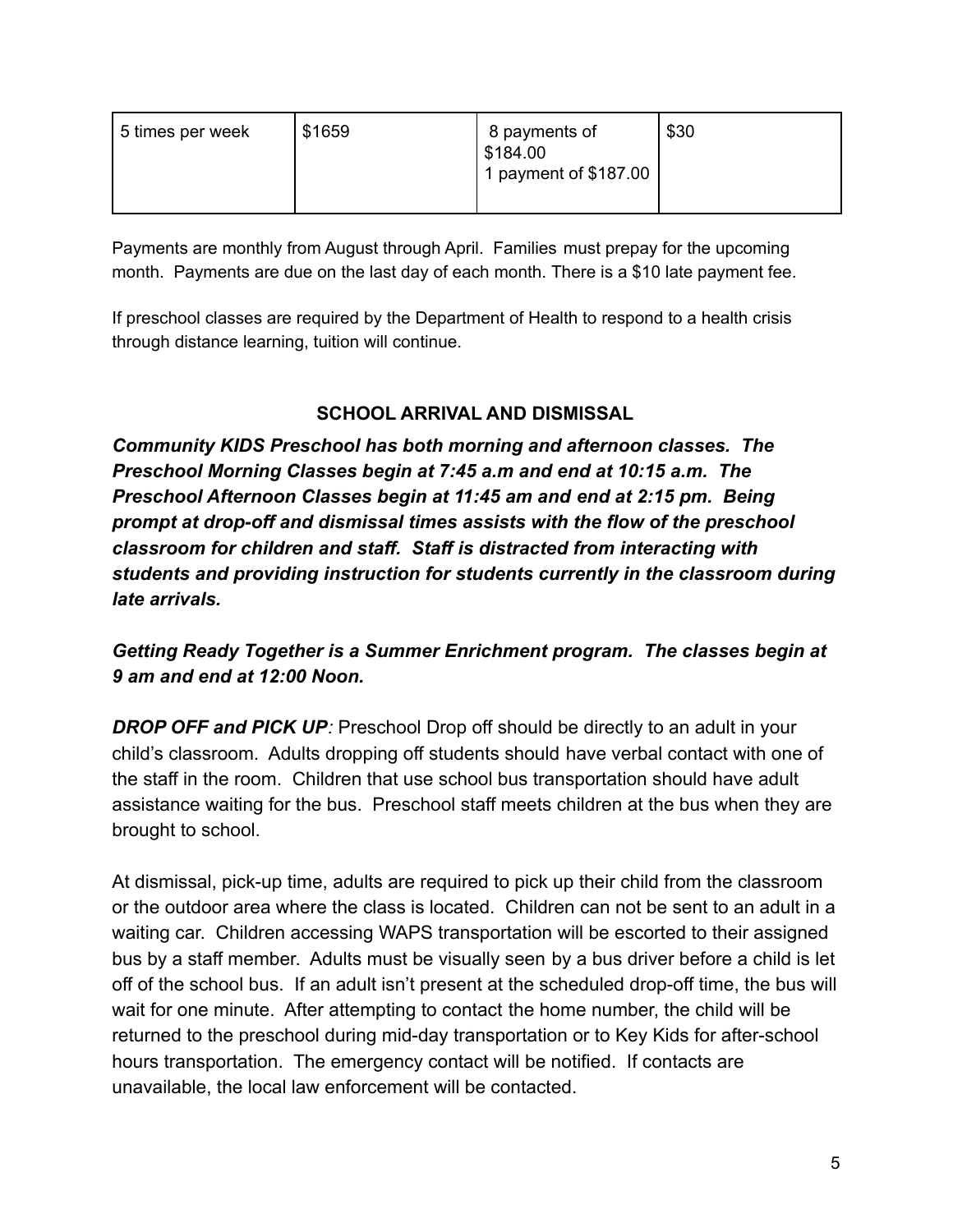At Goodview Community KIDS Preschool the parking lot area towards the Early Childhood doors and playground is assigned for Early Childhood families.

At Washington-Kosciusko, children are dropped off by the gated playground, and a staff member meets the child and parent on the playground. If parents choose to enter the building, they must check-in at the main office in the front of the building as a visitor prior to going to the classroom. At dismissal, families park and walk to meet their children on the playground.

Anytime a student will be traveling home in a different manner from the normal routine, parents/guardians should contact the classroom teacher or school office, 494-0913, as early as possible to provide the notification. Please note that students may only ride their assigned bus. Students are not allowed to switch buses or bring another rider on the bus.

#### **ATTENDANCE**

<span id="page-6-0"></span>If a student is absent from school, we request that a parent or guardian call school each day of the absence. If absences become excessive the Preschool staff will reach out to the parents/guardians to support a plan on increasing the child's attendance.

Call your classroom teacher's main phone number to report an absence. Your teacher will share their number at the fall conference. Emails are not consistently checked during classroom time.

#### **UPDATE CONTACT INFORMATION**

Please verify your contact information by visiting the Infinite Campus portal or contacting your school's secretary. Contact information includes telephone number, address, emergency number, and **transportation** requests for students.

<span id="page-6-1"></span>*Visit [www.WinonaSchools.org](http://www.winonaschools.org) click parents on the top right then select Infinite Campus.*

#### **CAMPUS MESSENGER (Instant Alert)**

*What is the WAPS – Campus Messenger with Voice?*

The WAPS – Campus Messenger with Voice is a computer-based software program. The program is used by the district when notifying and communicating with families and staff regarding inclement weather/ emergency school closings, as well as other designated district and building announcements.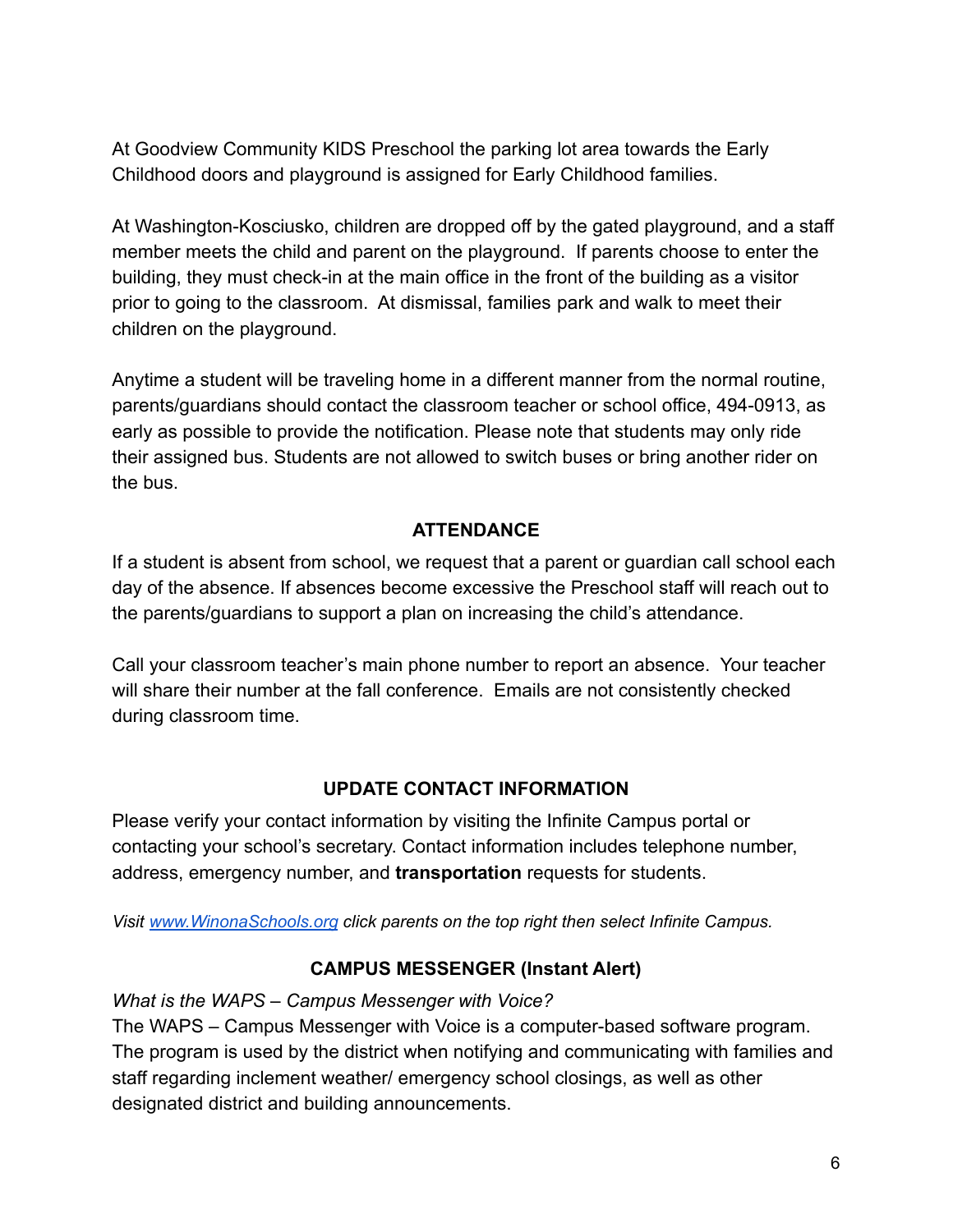#### *How do I know if I am already signed up?*

Each school year, WAPS will communicate several district-wide instant alert notifications. A number of these notifications will be weather-related. If you are a parent/guardian of a WAPS student you will automatically receive the notification through one of the following devices: a designated cell phone, e-mail, or telephone landline once you select your preferences in Infinite Campus.

*How do I change the method of how I receive messages?* Go to the district website at [www.WinonaSchools.org/enroll](http://www.winonaschools.org/enroll), click on the "Existing Families" and "Update. Sign in to the Campus Portal, click on Contact Preference and change your settings. If you don't have a portal account, please e-mail [portalhelp@winona.k12.mn.us](mailto:portalhelp@winona.k12.mn.us) requesting an activation key.

# **EARLY CHILDHOOD SCREENING**

The early childhood years from birth to the start of kindergarten are an important time of rapid learning and growth. Early Childhood Screening is a brief, simple procedure used to identify potential health or developmental problems in young children who may need a health assessment, diagnostic assessment, or education evaluation. Screenings for 3 to 5-year-olds can be scheduled by contacting WAPS Early Childhood at 494-0913 or going online at

[https://www.winonaschools.org/communityed/early-childhood/early-childhood-screening](https://www.winonaschools.org/communityed/early-childhood/early-childhood-screenings) [s](https://www.winonaschools.org/communityed/early-childhood/early-childhood-screenings)

## **PROGRESS MONITORING**

The TS Gold is the assessment tool that aligns with the teaching from Creative Curriculum. It is a Minnesota Department of Education approved Kindergarten Entry Profile Tool. CKP teachers will review TS Gold checkpoints and general classroom observations during family-teacher conferences and throughout the year.

#### **DISTRIBUTION OF INFORMATION**

It is very important to us how we streamline important news about your child's classroom, school, and district. The online platform the CKP teachers use for their classrooms will be shared during the fall conference. Information will be shared through the platform with parents on a regular basis regarding classroom activities. General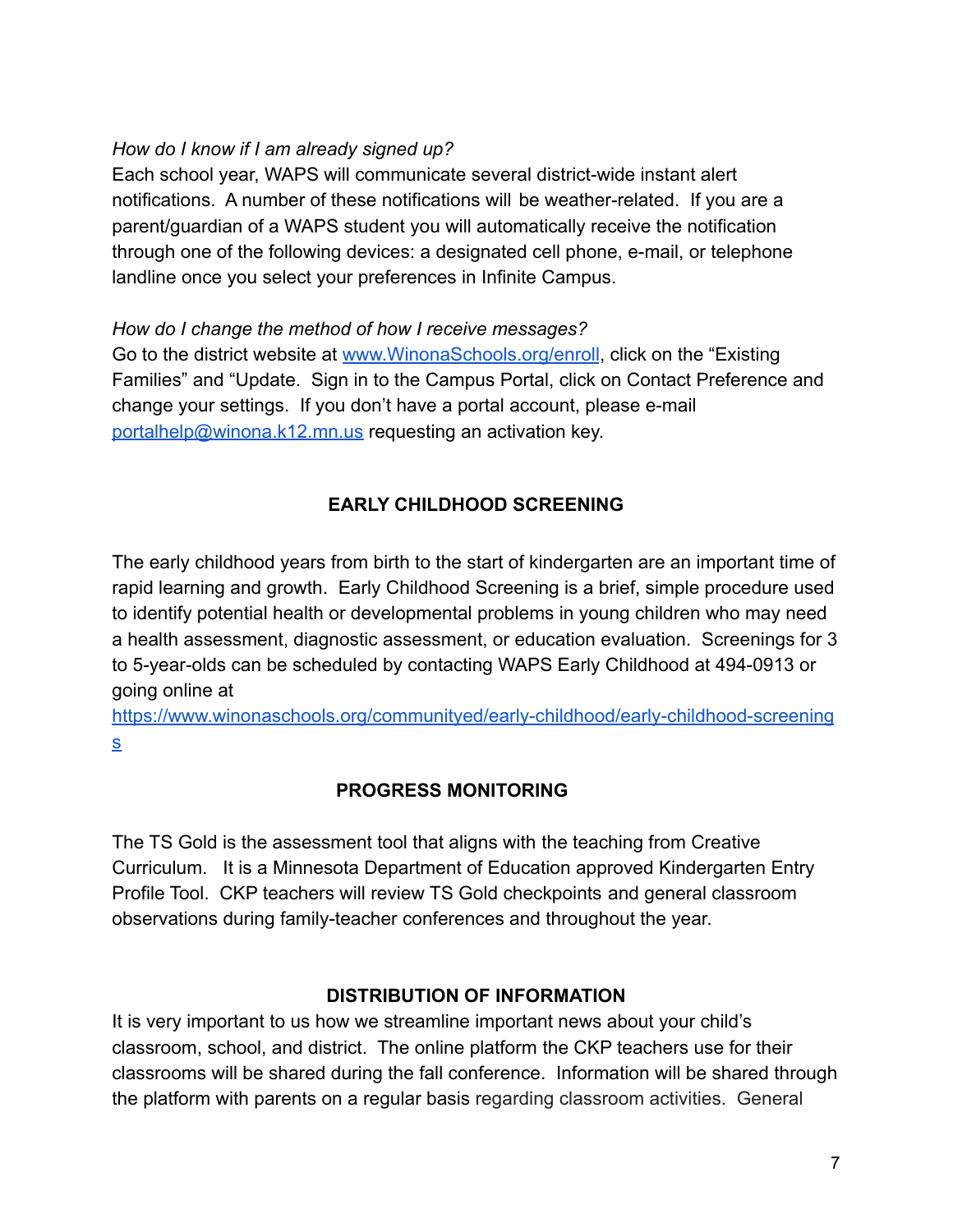<span id="page-8-0"></span>school district information pertaining to Snow Days and late starts will be communicated through Infinite Campus.

# **STUDENT HEALTH**

Our School Health Program follows the directives and guidelines of the Minnesota State Boards of Health and Education, as well as relevant state and federal laws. Your child will do his/her best at school if they are in good health.

# *IMMUNIZATION REQUIREMENTS*

In accordance with the School Immunization Law (Minn. Stat., Section 123.70), students may not enroll or remain enrolled in school without having provided documentation of immunizations allowing for certain legal exemptions. All students are required to be in compliance on the first day of their entry into school. Minnesota law requires that we have written recorded evidence of your child's protection from the following diseases. Parents need to provide the month, day, and year of each dose.

- Diphtheria Tetanus Pertussis (DTP)
	- $\circ$  (5) doses under age seven, then (3) doses are adequate after age seven.
- Polio
	- $\circ$  (4) doses under age seven, then (3) doses are adequate after age seven.
- $\bullet$  Measles Mumps Rubella (MMR)
	- (2) doses for all students in Grades K-4.
- Hepatitis B
	- $\circ$  (3) doses for all students in Grades K-4.
- Varicella (chicken pox)
	- (2) doses for all students in Grades K-4.

If you conscientiously object to any immunization, we need the immunization form signed and notarized on file. If your child has a medical exemption to any immunization, we need a signed physician statement on file.

## *STUDENT MEDICATION*

All medications should be given at home whenever possible.

Medications can be given at school if prescribed by your physician. We need to comply with Minnesota law in this regard. Parents are responsible for supplying the medication and for transporting the medication to and from school. Medications must be in a prescription container, have an accompanying physician order, and include signed parental/guardian permission. All local pharmacies will provide you with an extra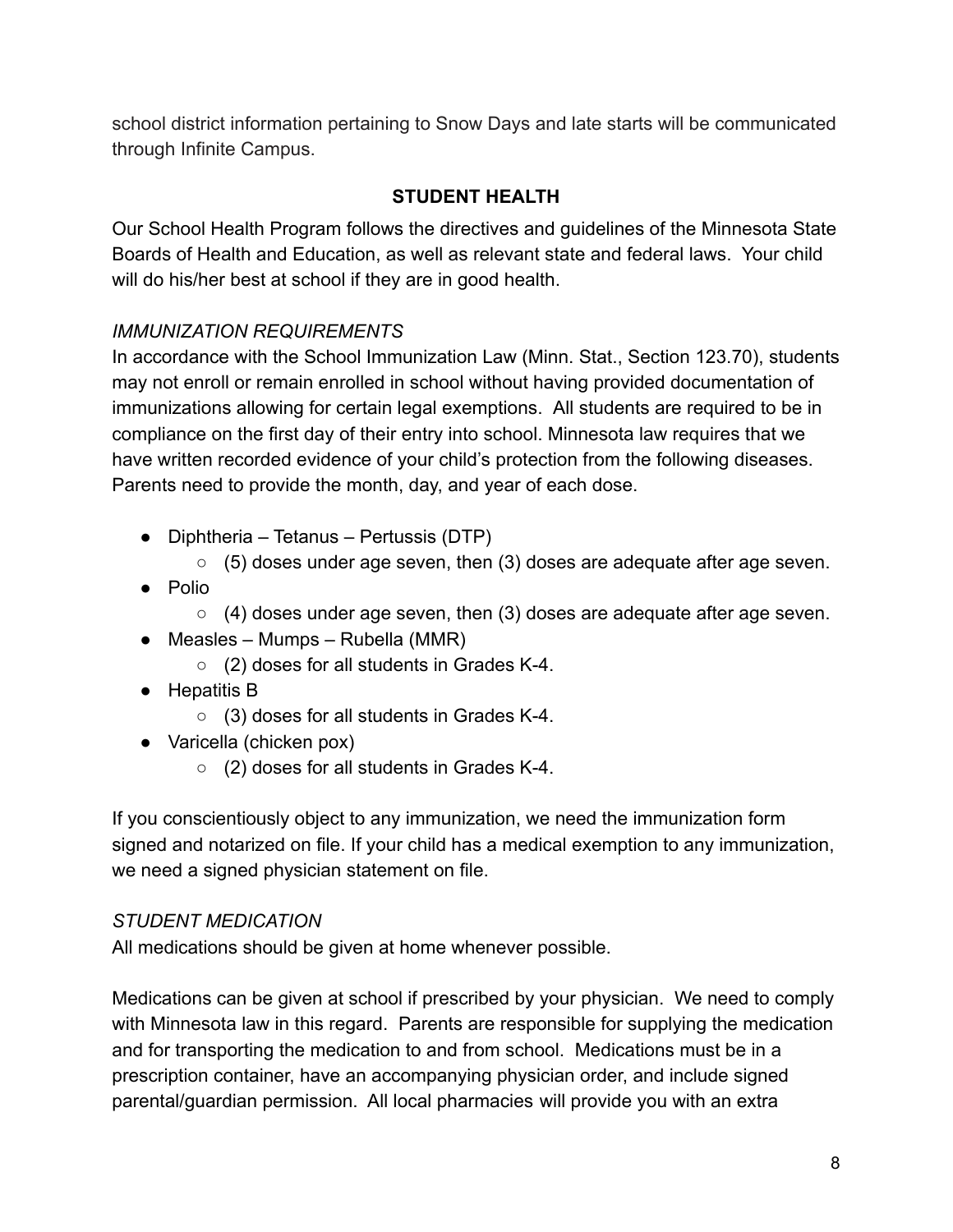labeled school container. Over-the-counter medication/non-prescription medicine must also have a physician order and be provided in the original container. All medications must be retrieved by parents by the last day of school. Medications cannot remain at school after the last day. School staff cannot destroy medications. Disposal of school medications is a parent's responsibility.

# *REGARDING THE HEALTH OF YOUR CHILD*

- Make sure that your child is well before leaving for school in the morning. Do not send him/her if they appear to be ill.
- Assure that your child gets regular and adequate amounts of fresh air, exercise, sleep, and a well-balanced diet to help prevent illness, as well as foster alertness for learning.
- Please be sure your child is properly dressed for daily weather conditions, as well as for the season.
- If your child has a headache, sore throat, or skin eruptions; or if he/shows signs of similar disorders, please keep them home.
- Your child must be free of fever (less than 100 degrees orally without fever-reducing medication) for 24 hours before returning to school.

To promote good health, all students need the cooperative effort of each parent and the School Health Service. Please do not hesitate to call your school nurse at any time with your questions, suggestions, or information regarding your child's health. If an illness or injury seems serious, please consult your physician.

## *WHEN YOUR STUDENT SHOULD STAY HOME*

If your child has symptoms of any illness or communicable disease (sore throat, fever, rash, oral temperature of 100 degrees or higher, headache, stomachache, nausea) you are encouraged to keep him/her home. Your child must be free of fever (without fever-reducing medication) for 24 hours before returning to school. Should your child become ill at school, you will be called if the situation appears harmful to your child or the health of others. Please remember that you need to provide a day telephone number where you can be reached. The Winona Area Public School's policies regarding school attendance and/or exclusion for all communicable diseases follow direction from the Minnesota Department of Health and Education. If you have questions or would like more information, please call your school.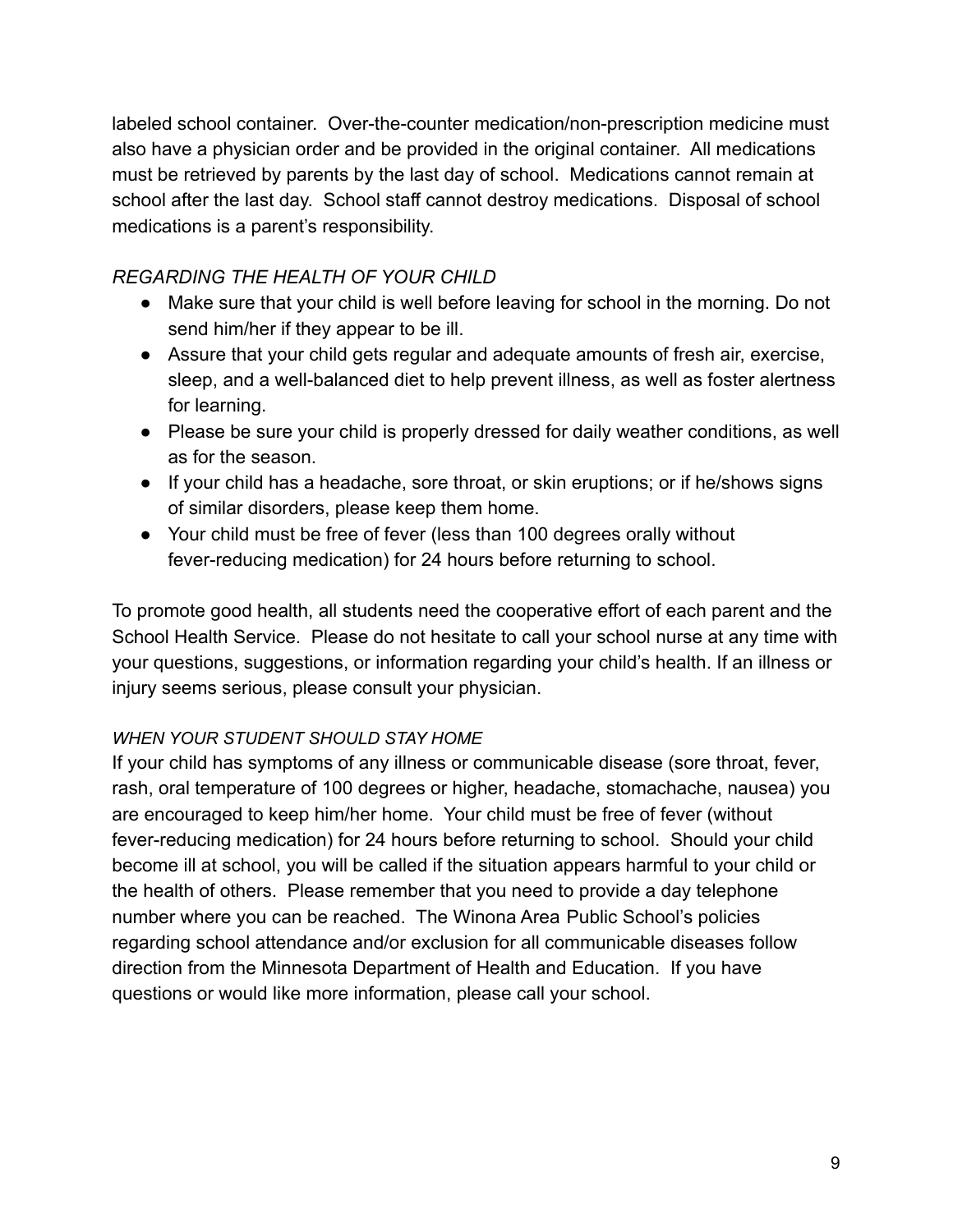## *MINNESOTA HEALTH CARE PROGRAMS*

Minnesota Health Care Programs offer free and low-cost health insurance for families who qualify. (Medical Assistance has no monthly cost while MinnesotaCare has a monthly premium based on household income).

To get a Minnesota Health Care Programs application call (855) 336-7873 toll free or visit:[https://mn.gov/dhs/people-we-serve/children-and-families/health-care/health-care-p](https://mn.gov/dhs/people-we-serve/children-and-families/health-care/health-care-programs/programs-and-services/children-families-apply.jsp) [rograms/programs-and-services/children-families-apply.jsp](https://mn.gov/dhs/people-we-serve/children-and-families/health-care/health-care-programs/programs-and-services/children-families-apply.jsp)

#### **DRESS POLICY**

Parents are encouraged to review WAPS dress policy for students. It is [Policy 504.](https://go.boarddocs.com/mn/winona/Board.nsf/public#)

#### **NUTRITION**

*Community KIDS Preschool* The morning preschool classes include breakfast through the WAPS School District Nutrition program. The afternoon preschool classes include lunch through the WAPS School District Nutrition program.

#### *Getting Ready Together*

Getting Ready Together participates in the Summer Lunch Program through WAPS School District Nutrition program.

We ask all CKP and Getting Ready Together families to complete an Application for Benefits to support the nutritional costs of meals. Any questions or concerns that you may have regarding the school district's nutrition program may be forwarded to Jennifer Walters, RD, School Nutrition Director, 903 Gilmore Ave., 494-0830. To view a complete list of School [Nutrition](https://www.winonaschools.org/district/departments/school-nutrition) standard operating procedures or view your [child's](http://cdn.myschoolmenus.com/instance/2035191/district/21.html) menu visit [www.WinonaSchools.org.](http://www.winonaschools.org)

#### **SCHOOL SAFETY**

#### <span id="page-10-0"></span>*BACKGROUND CHECKS*

It is the policy of Winona Area Public Schools that all employees and volunteers must submit to a criminal history background check.

## *BULLYING PREVENTION*

Social-Emotional skills are a focus for preschool children. Teachers continually assist children in peer-to-peer relationship skills. If a parent has a peer-to-peer concern for their child, communicating with your child's teacher is important.

More information on the Safe and Supportive Schools Act can be accessed by referring to www.winonaschools.org under the Quick Links for Parent tab.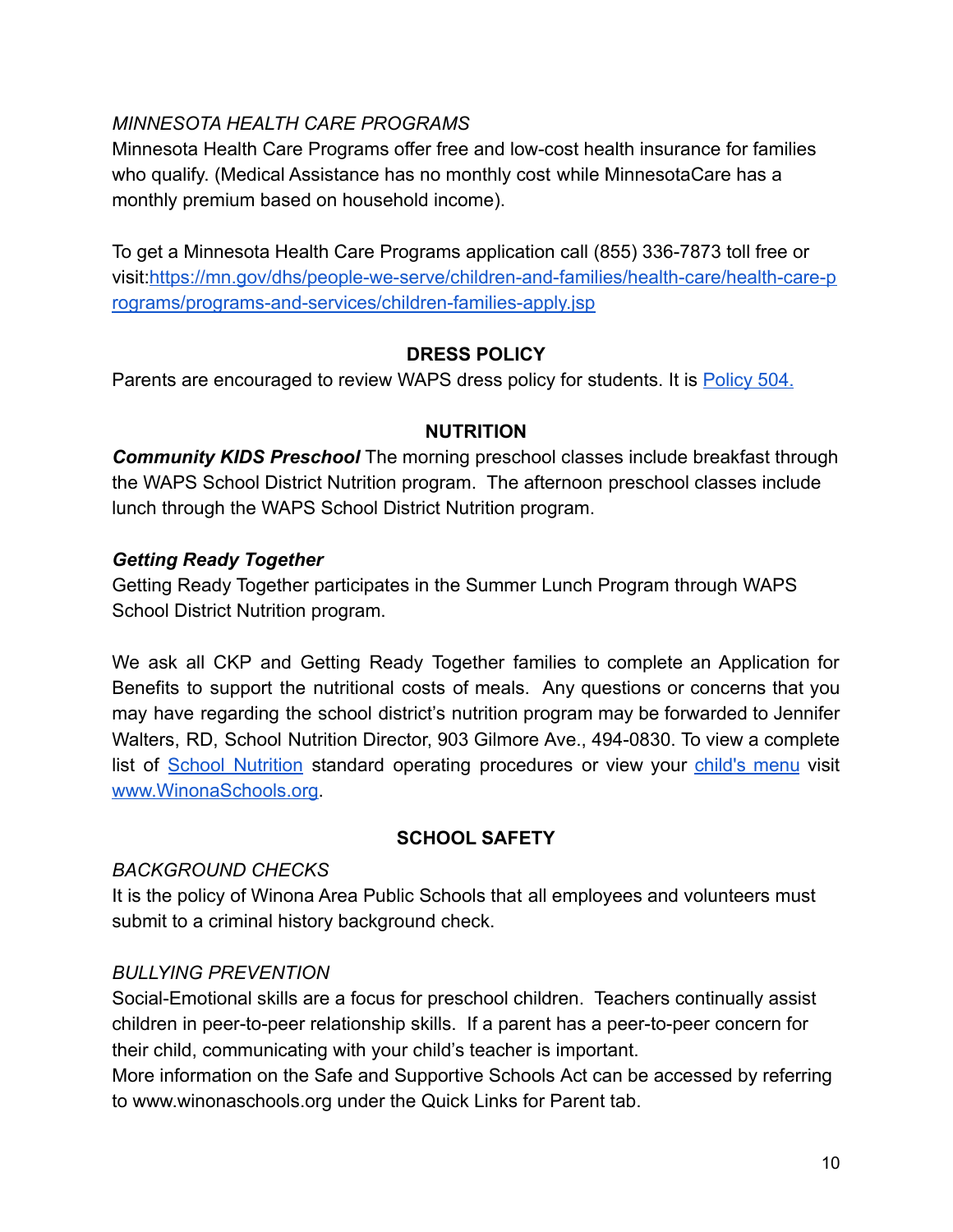# *CHILD ABUSE AND NEGLECT*

The Minnesota Mandatory Child Abuse Reporting Law requires school personnel to report if they know or have reason to believe if a child is or has been abused in the past three years. Failure to report child abuse is a misdemeanor and punishable by law. A report of child abuse made in good faith provides one with immunity from legal action. Child abuse may include physical abuse including mental injury, sexual abuse, neglect, or threatened injury. The Winona County Community Social Services Intake direct number is 507-457-6560 (press 3 from menu options).

## *COLD WEATHER SAFETY*

Students will not go outside for large motor activities when the cold weather conditions reach 0 degrees. The wind chill factor will be taken into account as well as the general dampness of the day. Students should bring appropriate outdoor wear to school.

## *SAFETY DRILLS*

Drills are held periodically to educate preschool children in safe and effective exiting procedures for fire, tornado, bomb, intruder, evacuation, or other emergency situations. The preschool programs participate at the same time as the elementary students.

## *WEATHER EMERGENCY/ SCHOOL CLOSING*

School closings and emergency closings due to inclement weather will be posted online and will be communicated to families through the use of the Campus Messenger System. All weather-related announcements are also reported to the local radio and television stations. Half-day programs will be closed when late starts occur.

## **VISITORS AND VOLUNTEERS**

Visitors and volunteers are welcome at our school. If you would like to visit, please check in at the Early Childhood in Goodview or the main office at WK elementary. We work to keep our schools safe and secure for everyone. We request that parents and family members, visitors, and community and parent volunteers register and wear an identification badge.

## *VOLUNTEERS*

Volunteers play an important role in the Winona Area Public Schools. Parents are welcome to volunteer and should watch for volunteer forms being circulated as the school year begins. Teachers will communicate the need for volunteer assistance for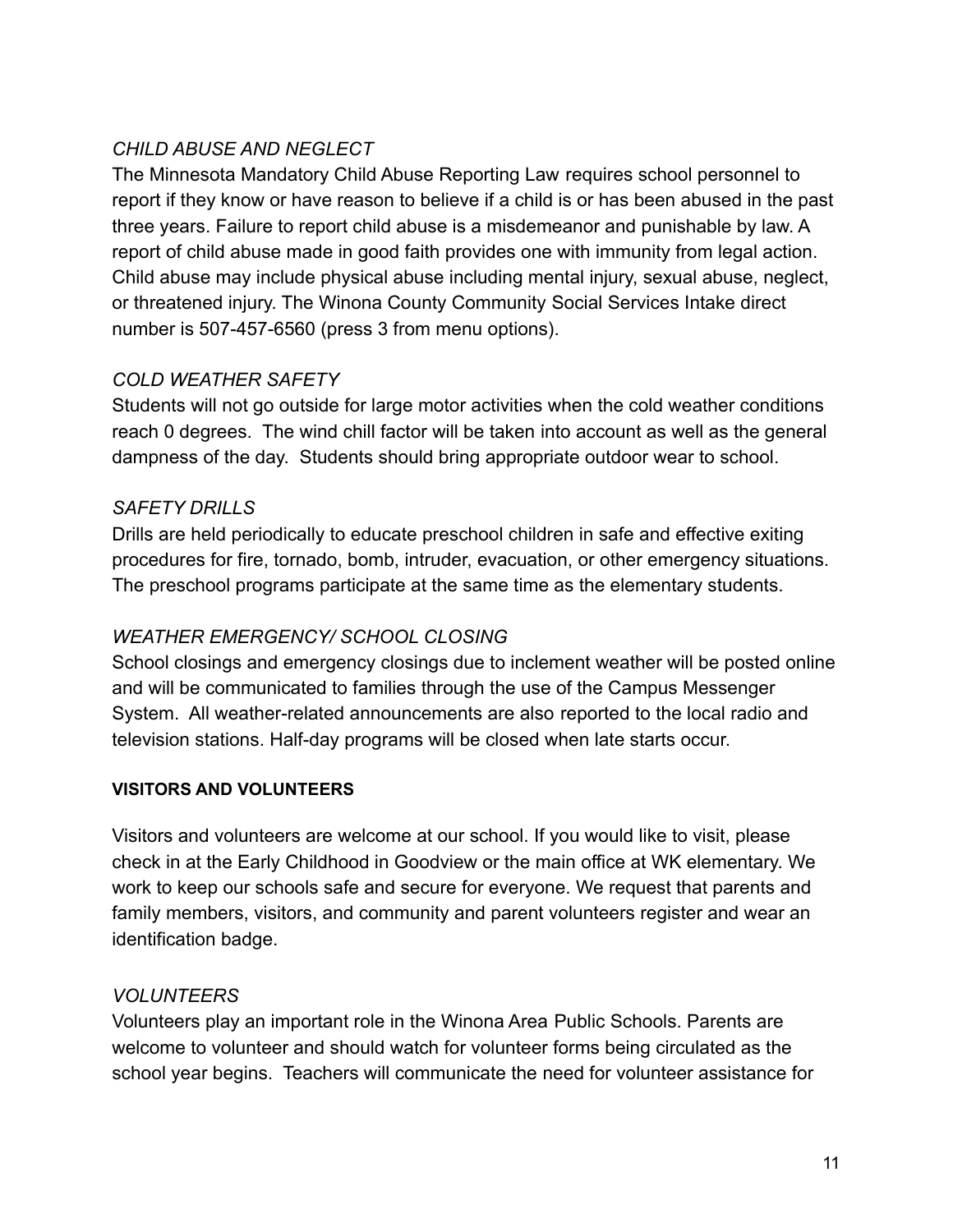their classroom. Volunteers in WAPS need to complete a background check with student safety as the focus.

*SIGN IN* – Please sign in at the school office and get a visitor or volunteer badge.

*STAFF RESPONSIBILITIES* – Volunteers are an important part of the educational team. Suggestions and opinions are welcome. It is the professional and licensed staff that are held responsible by law for decisions regarding the instruction of students and the management of the classroom and school. For this reason, volunteers must always work under the direct supervision of teachers and administrators.

*CONFIDENTIALITY* – The foundation of all school volunteer programs is confidentiality. As the volunteer works with staff and students, information of a confidential nature may be shared with you. Like teachers, volunteers are bound by a code of ethics to keep confidential matters within the school. The staff and parents need to know they can trust the volunteer.

# **PROCEDURES FOR VISITORS AND DISTRICT EMPLOYEES**

The School Board has established the following policies regarding visitors to District 861 schools or on District grounds:

- All district employees shall wear photo identification tags or badges while in district buildings or sites during regular school hours. Employees are encouraged to wear identification badges out of the district when representing District 861 schools.
- All district volunteers shall wear identification tags or badges. The volunteer badge shall be easily distinguishable from visitor badges.
- All visitors to a public school building or grounds of School District 861 must present themselves at an administrative office to gain permission and a visitor's identification badge to remain in the building or grounds, circulate in the building, conduct business, enter any classroom, or visit with either staff or students in the building or on the grounds.
- School district employees must courteously approach any visitor without a visitor's identification badge and direct him or her to the school office.
- If deemed necessary by a school administrator, a visitor may be required to be accompanied by an escort while in the school building.
- Permission granted for visitation may be limited as to time or purpose and may be revoked by the building administrator or superintendent at any time if in the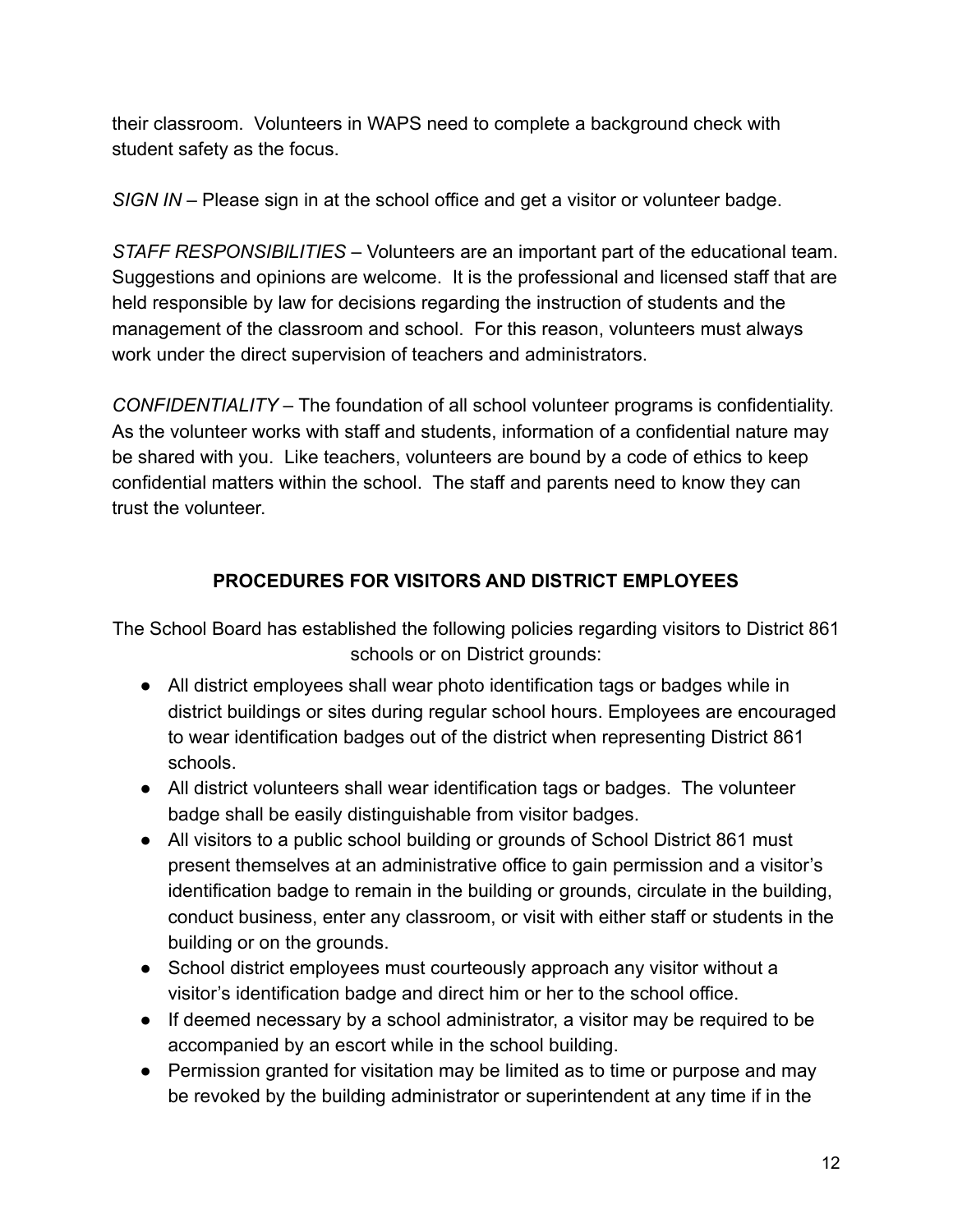administrator's opinion such a visit is no longer in harmony with the proper conduct of the school(s).

Violators of the above regulations shall be subject to the penalty as contained in Minnesota Statutes 624.72, Subdivision 5.

All visitors including parents/guardians, family members, and volunteers must check in at the school office.

## **STUDENT RECORDS**

# *PROTECTION OF PRIVACY OF PUPIL RECORDS*

The Winona Public School District recognizes its responsibility in regard to the collection, maintenance, and dissemination of pupil records and the protection of the privacy rights of students as provided in federal and state statutes. The full text of this board policy #515 is available in each school office and from the superintendent of schools.

Education records mean those records which (1) are directly related to a student; and (2) are maintained by the school district or by a party acting for the school district. Access to records is based on "legitimate educational interest" which includes interest directly related to classroom instruction, teaching, student achievement and progress, the discipline of a student, student health and welfare, and the ability to respond to a request for education data.

Parents and eligible students have the following rights under this policy:

- The right to inspect and review the student's education records.
- The right to request the amendment of the student's education records to ensure that they are not inaccurate, misleading, or otherwise in violation of the student's privacy or other rights.
- The right to consent to the disclosure of personally identifiable information contained in the student's education records, except to the extent that such consent is not required for disclosure pursuant to this policy, state, or federal law, or the regulations promulgated thereunder (see Directory Information Policy).

Parents who have specific questions may review the entire policy and receive assistance from the program Director or they may call the office of the superintendent.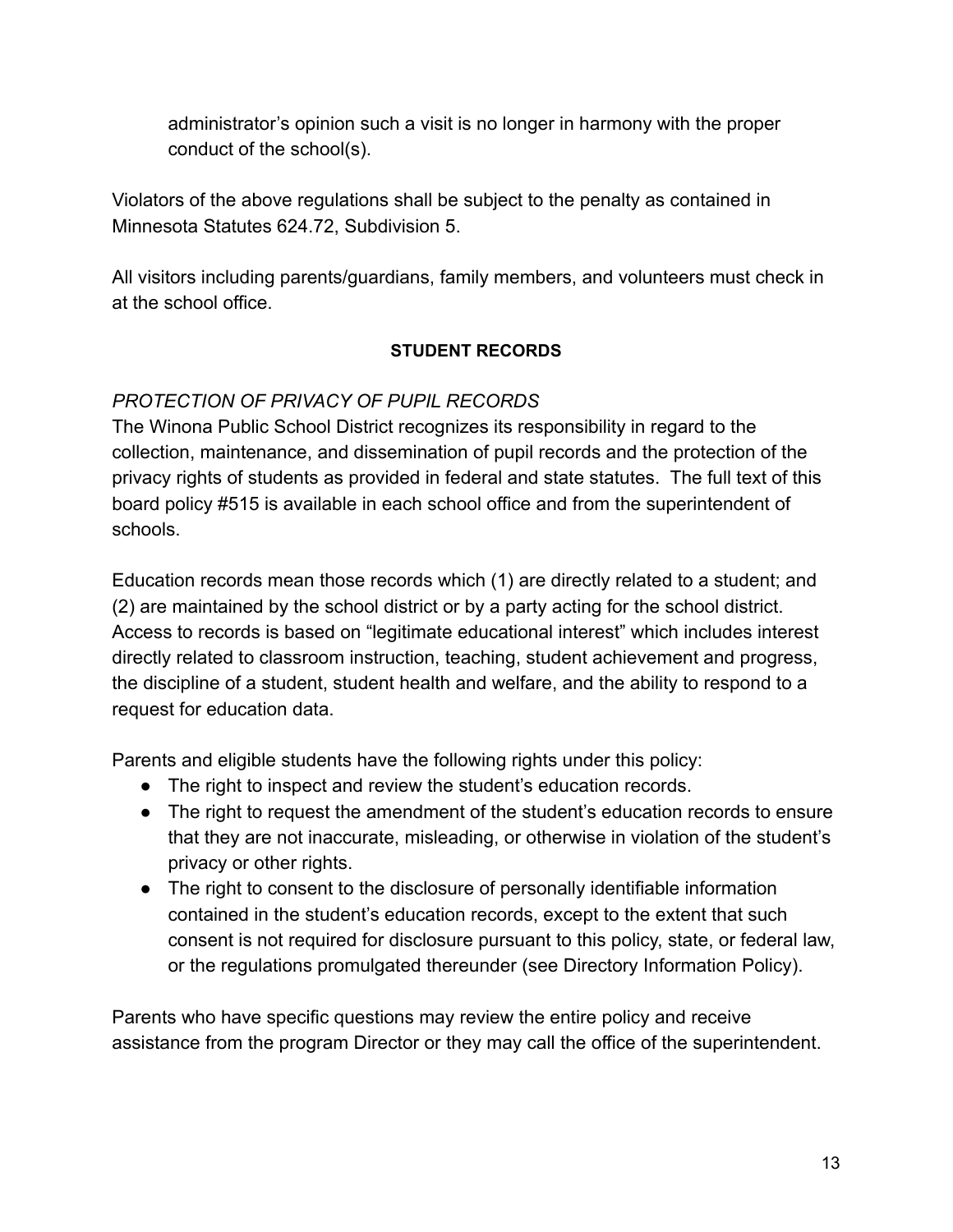#### **TRANSPORTATION**

#### *STUDENT TRANSPORTATION SERVICES*

WAPS Community Education Preschool programs have the privilege of accessing the School District transportation. Transportation for preschool children is a privilege. It is not mandated through the Minnesota Department of Education.

Only regularly enrolled preschool students in the public preschools may ride on the public school buses. Drivers are not permitted to pick up adults or others who do not attend the Winona Public, Private, or Parochial Schools. Minnesota State Law states that transportation by a school is a PRIVILEGE NOT A RIGHT.

Winona Area Public Schools uses a two-tier busing structure. Elementary and preschool students are transported on the first tier. School times are 7:45 a.m.-2:15 p.m.. First Student is the contractor transporting all students in the district.

The School Board has established the following procedure points:

- All public, non-public, and charter school children are eligible for transportation if they live one mile or more, or another distance designated by the School Board, from their home school of attendance.
- The school board has established a one-mile walk boundary for each school within the district. This is considered the parent responsibility zone. Roadways that are deemed to be hazardous for students to cross are Highway 61, Highway 14, Highway 43, Highway 248. Students will not be expected to cross these roadways in order to walk to their school of attendance. Kindergartners and preschool children will not be expected to cross the railroad track in order to walk to their school of attendance and will be offered transportation.
- All WAPS CKP students must register annually, by June 10, using the Annual Student Information Update process through Infinite Campus. Failure to register by the required deadline could result in delayed transportation assignments at the beginning of the school year.
- Families may choose one pick-up location and one drop-off location. These locations must be consistent every day. Although the pickup and drop-off locations do not need to be the same locations, the pick-up location must be the same every day and drop-off location must be the same each day. No alternating schedules will be accepted. Each location must be an eligible location for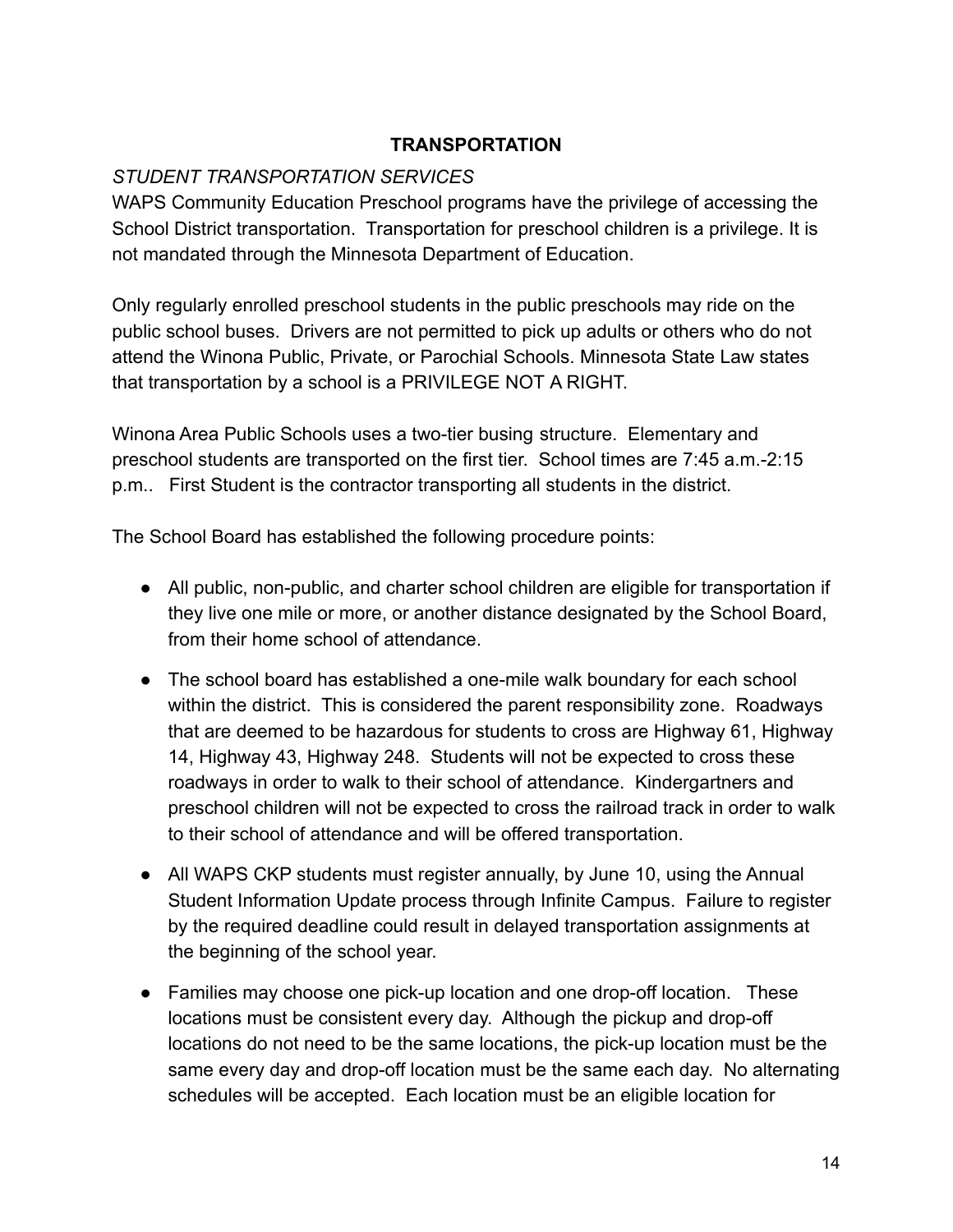transportation. Parents may request an exception for alternating schedules for students that live in two households. The Joint Custody Transportation Exception Request Form must be completed at the time of registration and will be reviewed by the Superintendent for approval. The form is located on the Transportation page of the website.

- School buses travel only on the state, county, and township roads. Bus stop locations are determined by the district's Transportation Coordinator and bus drivers have no authority to make any changes to bus stops.
- School bus laws require the use of stop arms and flashing red lights whenever students are dropped off and picked up. Stop arms and flashing red lights mean other drivers stop and wait at least 20 feet from the bus. Other drivers are required to stop whether following or approaching from the opposite direction.
- School buses do not drive on private driveways. An exception to this rule would be a designated turn-around or driving into a mobile home court area where permission has been granted by the owner.
- Special transportation is provided for handicapped students who cannot travel to and from school on the regular bus routes.
- Students only ride their assigned buses. Students are not allowed to switch buses or bring another rider on their bus. Temporary transportation MAY be arranged ONLY for an emergency situation. Parents/Guardians MUST call the Transportation Office to request prior arrangements. All requests will be determined at the discretion of the Transportation Coordinator.
- Large articles, large musical instruments, pets, firearms, or other hazardous materials are not allowed on the bus.
- The District has a contractual agreement with First Student. If you have a question regarding their operation the phone number is (507) 961-2176.
- Questions or concerns regarding student transportation are to be directed to the Transportation Coordinator, 903 Gilmore Ave. or call 507-494-0810.

#### **Policies specific to Preschool Transportation:**

• Children must wear bus name tags with their name and correct drop-off information every day for the entire school year. It is recommended that children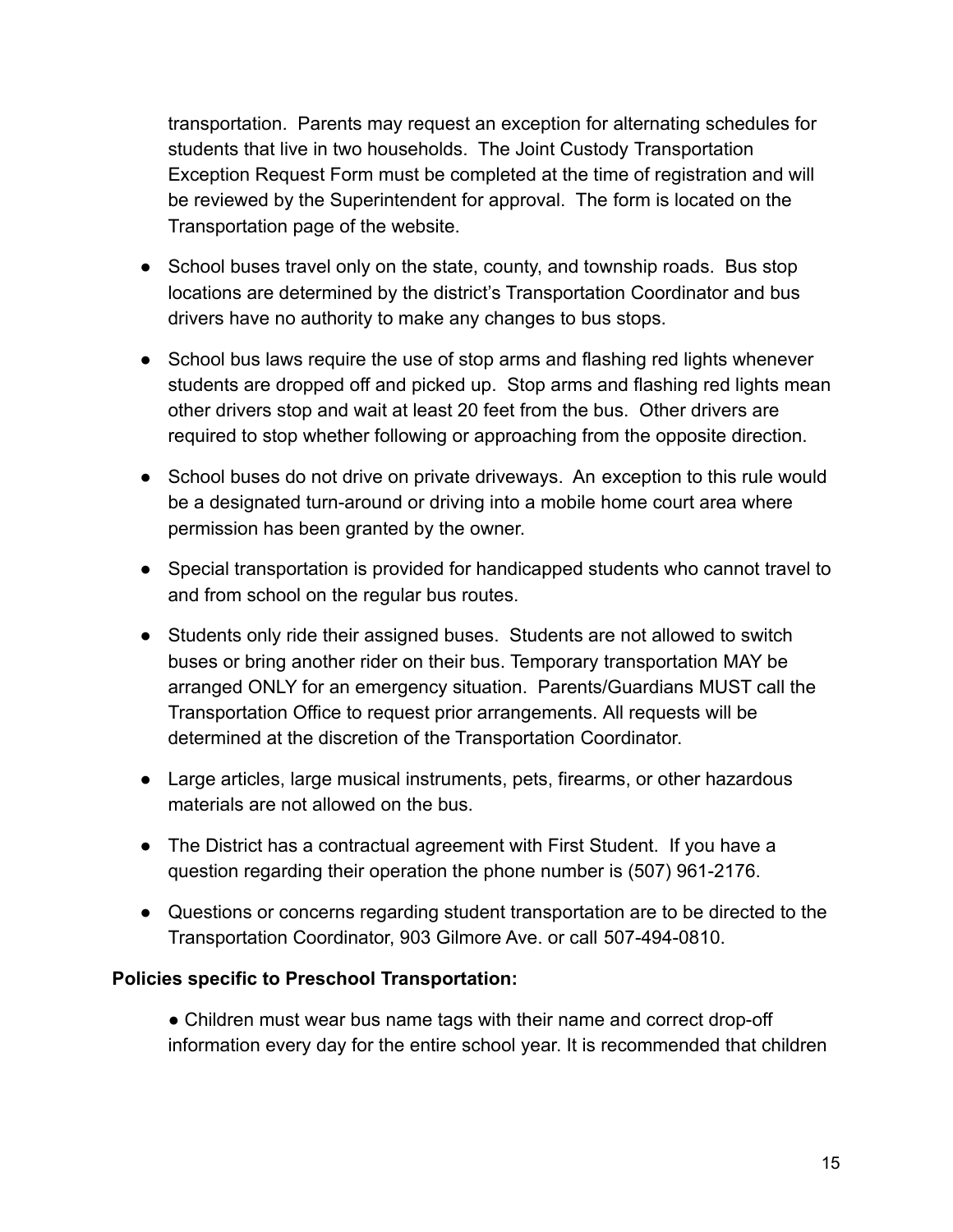have a copy of the tag attached to their backpack. Your teacher will supply you with a name tag during the fall conference event.

● Preschool children are required to be seated in the front seats of the bus.

• There will not be an extra adult assigned to the bus beside the driver for every trip.

● Preschool children must be met at the bus stop for both pick-up and drop-off by a designated adult.

● Bus stops will be neighborhood stops and can be located up to 3 blocks from the student's home or daycare. Having the stop be viewable from home or daycare is not required.

• Preschool children must be picked up and dropped off at the same location every day.

● The privilege to ride the bus will be jeopardized if the child does not have a designated adult to meet them at the bus stop for both pick-up and drop-off.

• If there is no one at the bus stop, the driver will keep the student aboard and will make a second attempt to drop off and will contact dispatch for further instructions. When adults aren't present, students will be transported back to the school or Key Kids depending on the time of day. Parents will be contacted and charged for care.

● Preschool students must live 1 mile or more from the school attendance to be eligible for transportation. Children who are not eligible for transportation and are walking, must be accompanied by an adult.

If you are moving during the school year, please update and verify your change of address at your earliest opportunity by notifying the school of attendance or by using the Infinite Campus Parent Portal. Once the school has been notified of your change, WAPS students should complete the WAPS Transportation Change Form located on the district website transportation page.